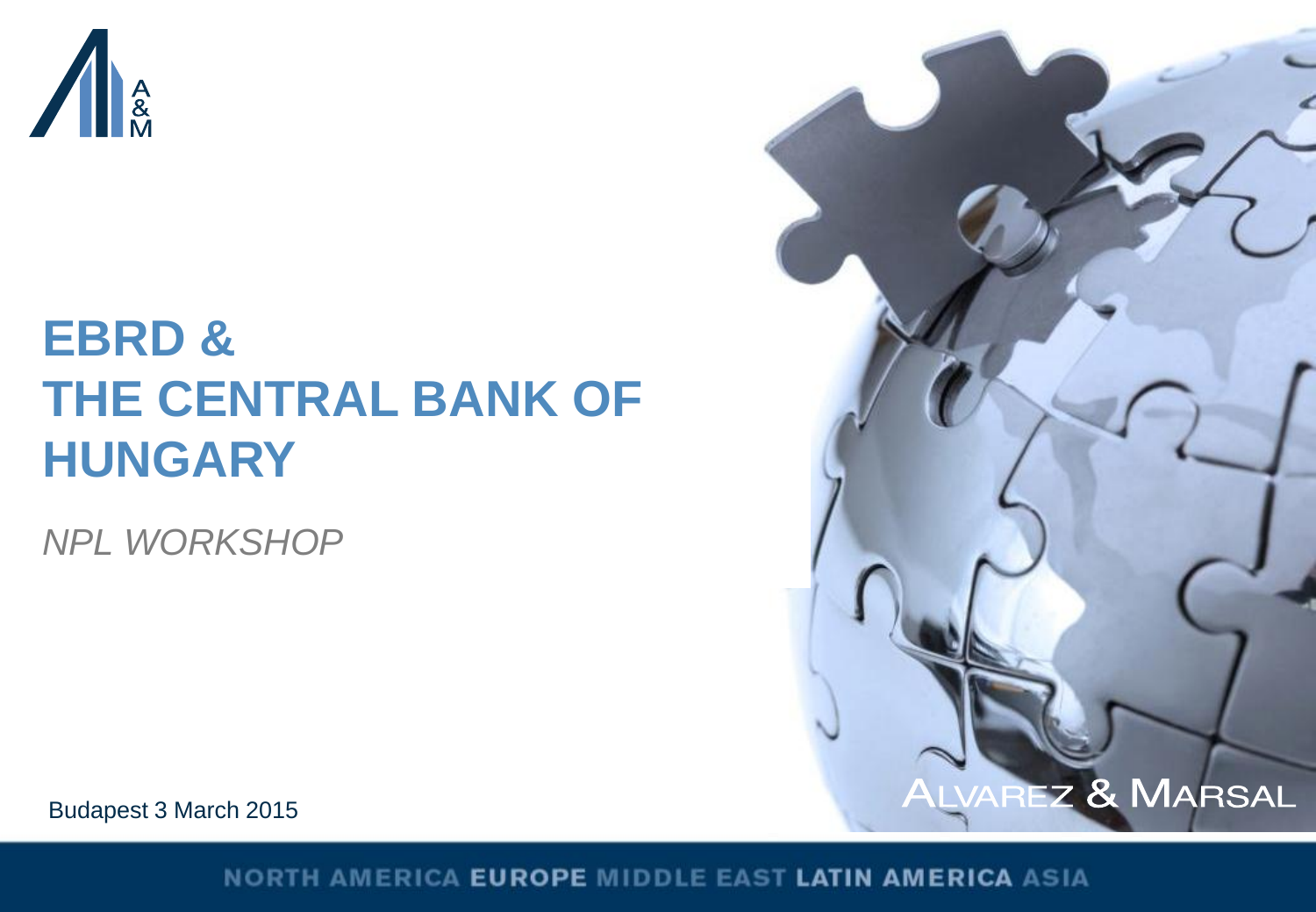## **HIGH NPLs ARE A REGIONAL ISSUE**

#### **Aggregated Level of Hungarian NPLs in Lower Half of Range For EU and CEE**

#### **2014 - Bank nonperforming loans to total gross loans (%), World Bank Data**



*\* 2013 data*

*(1) NBH Financial Stability Report, data 30-06-2014 (Excl. Financial Enterprises for retail)*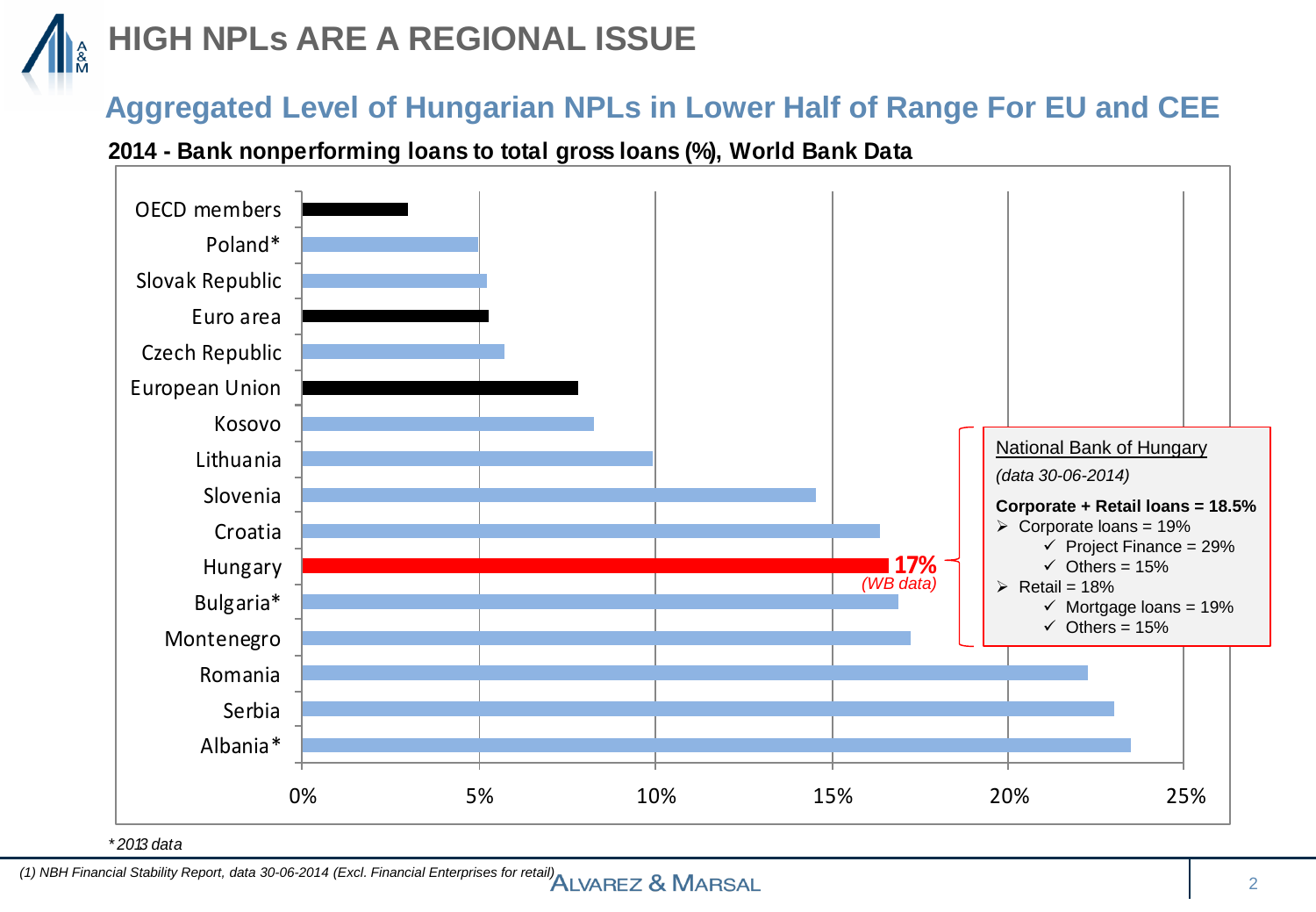

### **IMPEDIMENTS TO NPL RESTRUCTURING AND RECOVERY**

#### **Number of common obstacles to effective NPL resolution across CEE**

- **4** Lack of adequate and realistic provision levels and lack of capital to absorb credit losses
- **4** Illiquid and underdeveloped NPL secondary markets
- **Tax write-offs on credit** losses require bankruptcy
- **4** Debt write-offs or debtto-equity swaps create borrower tax liabilities
- $\bullet$  Difficult to access up-todate and accurate data / information on borrowers

#### **FINANCIAL/TAX LEGAL/REGULATORY ORGANISATIONAL**

- **A** Require license to buy/trade debt claims
- **4** Lack of clarity with enforcement/repossession legislation
- Insolvency regulation  $\bullet$ promotes liquidation over rehabilitation
- **A** Ability of creditors to influence selection of bankruptcy administrator
- **Slow bankruptcy process** and court backlogs
- **A** Lack of commercial acumen/experience of bankruptcy courts

- Need to separate  $\bullet$ management of NPLs from management of performing (good) loans
- **4** Lack of restructuring tool kit, restructuring skills and expertise within banks
- **A** Predominance of bilateral lending over syndicated leads to lack of co-ordination, cooperation (e.g. London, Vienna 2, and Budapest Approaches)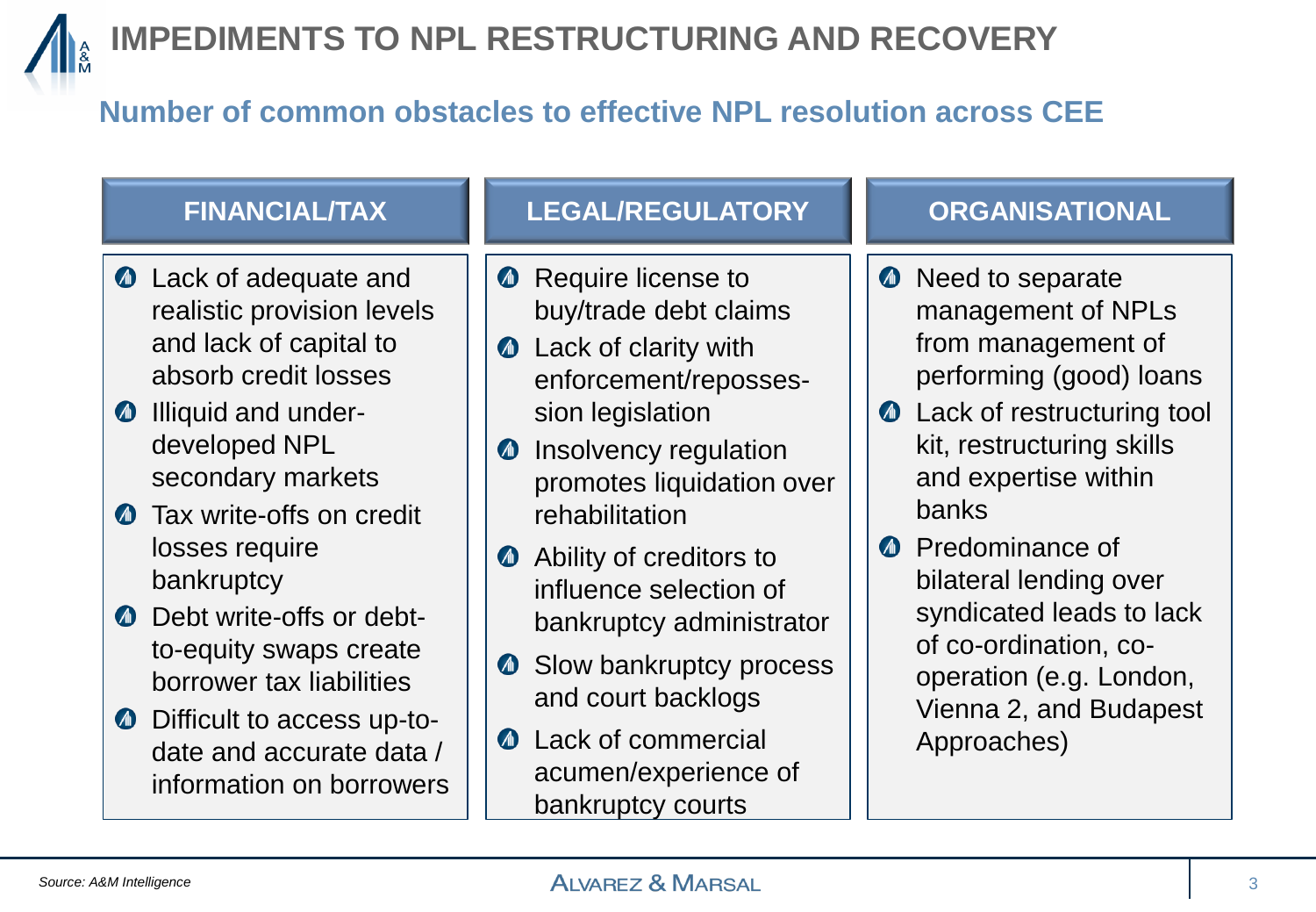

## **MULTIPLE NPL INITIATIVES HAVE BEEN USED IN COMBINATION**

| <b>Country</b> | <b>AMC</b> | <b>Resolution</b><br>(Bridge Bank<br>/ P&A/<br><b>Liquidation)</b> | <b>Nationalisation</b> | <b>Consolidation</b> | <b>Internal Good</b><br><b>Bank / Bad</b><br><b>Bank Split</b> | Insurance /<br><b>Guarantee</b><br><b>Scheme</b> |
|----------------|------------|--------------------------------------------------------------------|------------------------|----------------------|----------------------------------------------------------------|--------------------------------------------------|
| <b>Ireland</b> |            |                                                                    |                        |                      |                                                                |                                                  |
|                |            |                                                                    |                        |                      |                                                                |                                                  |
| <b>Spain</b>   |            |                                                                    |                        |                      |                                                                |                                                  |
| Greece         |            |                                                                    |                        |                      |                                                                |                                                  |
| Cyprus         |            |                                                                    |                        |                      |                                                                |                                                  |
| Germany        |            |                                                                    |                        |                      |                                                                |                                                  |
| <b>Italy</b>   |            |                                                                    |                        |                      |                                                                |                                                  |
| Portugal       |            |                                                                    |                        |                      |                                                                |                                                  |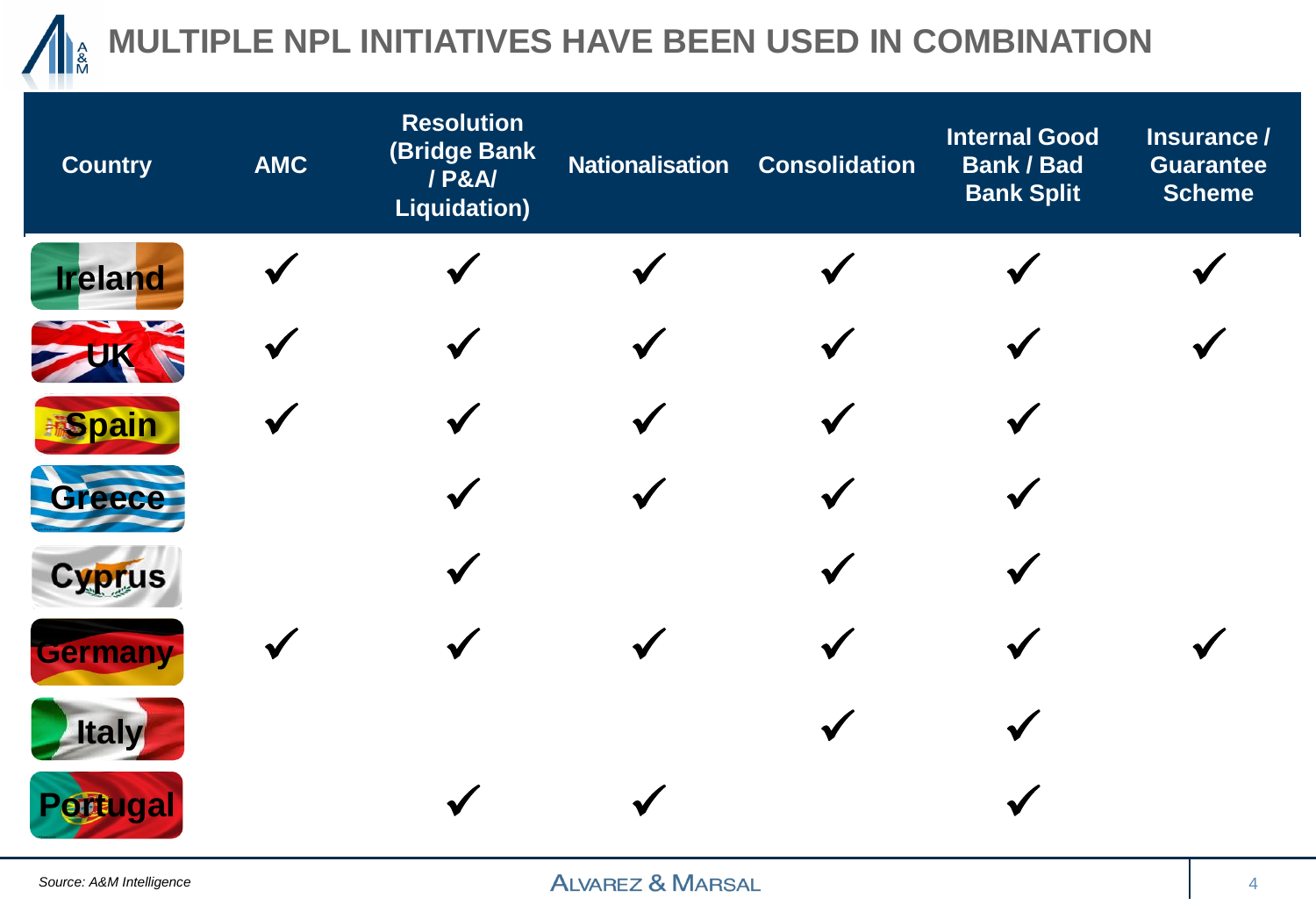### **EXAMPLES OF STRUCTURAL NPL PORTFOLIO SOLUTIONS**

**Depending on the strategy agreed, multiple solutions exist internally and externally to manage and/or resolve NPLs and assets owned.**



**ALVAREZ & MARSAL**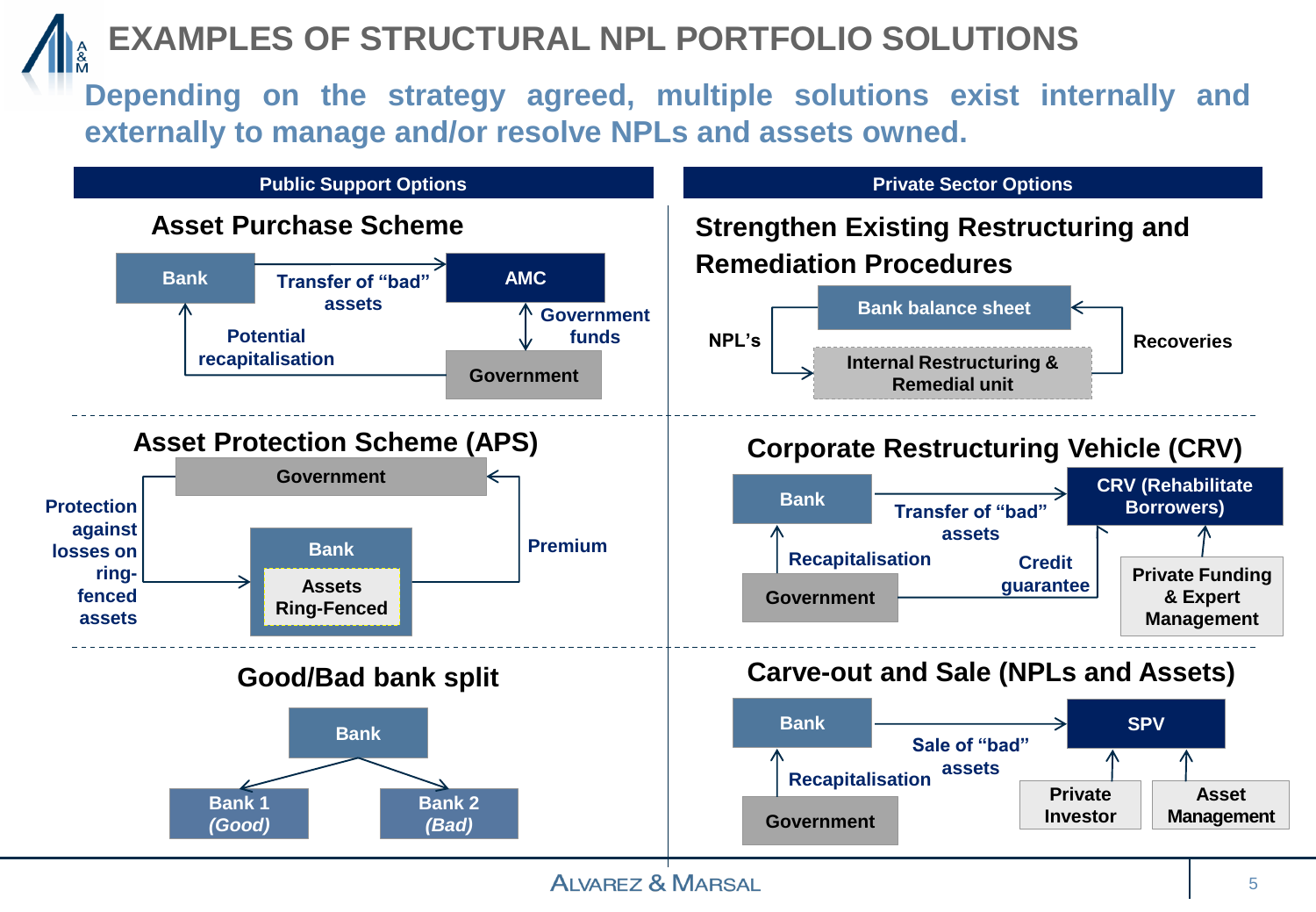## **RANGE OF CENTRAL BANK STRATEGIES**

**Central banks need to select their strategic approach to NPLs: e.g. voluntary vs. coercive, keeping NPL management within banks or carving-out NPLs, or both.**





- Defining NPL framework;
- Monitoring and pushing the banks for measurable results
- Auditing banks' NPL operations
- Developing code of conduct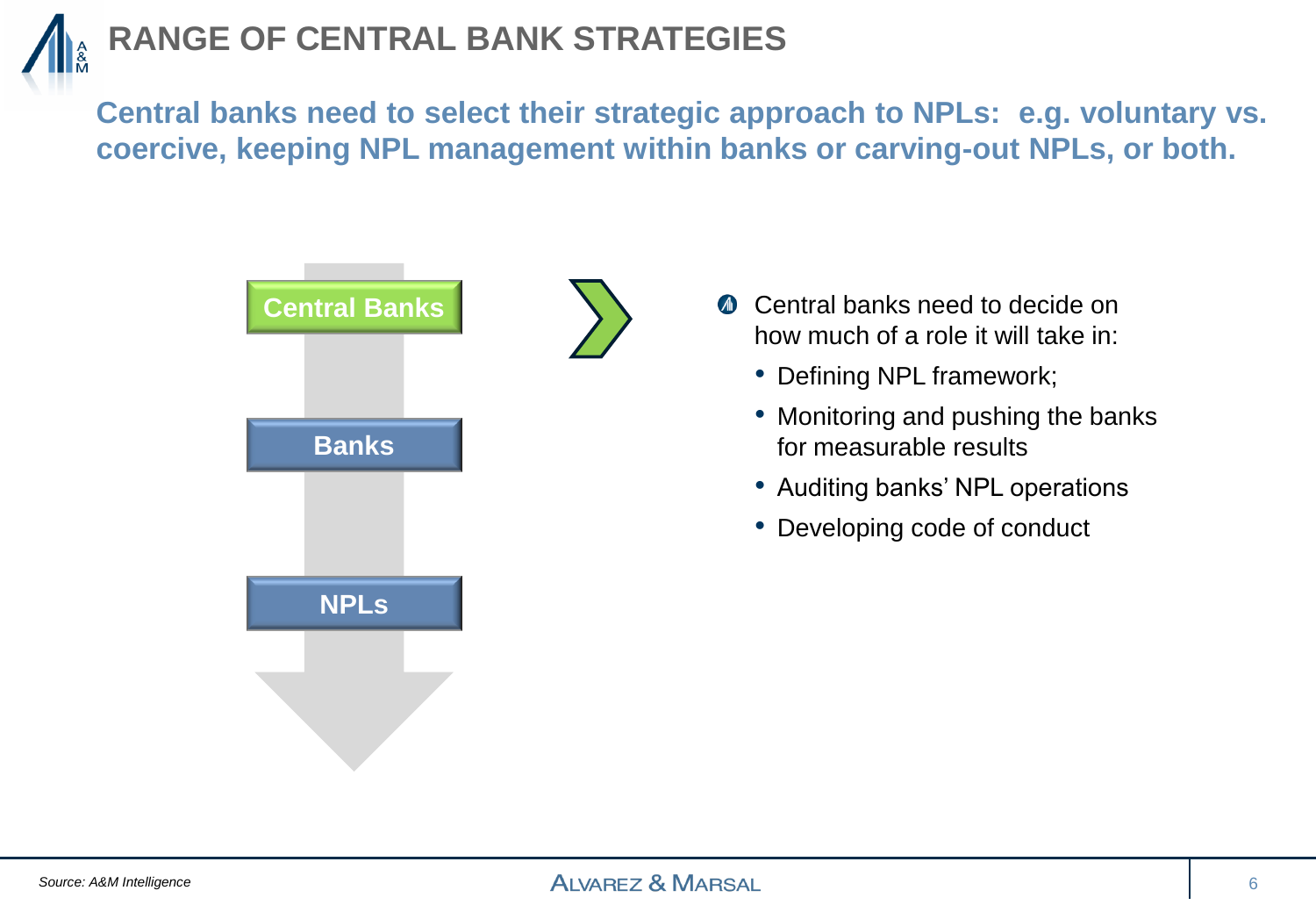### **WHAT STRATEGIC STANCE SHOULD BANKS TAKE?**

**Banks need to develop a strategy for managing NPLs and put in place the necessary organisation and staffing resources**



- Set a clear strategy internal or external NPL unit  $\sqrt{d}$
- Use decision trees to categorise and segment different types of NPL customers
- Define range of restructuring solutions:  $\sqrt{ }$ 
	- Short term forebearance: e.g interest only;
	- Medium term: e.g. capitalisation of interest arrears, repayment extension;
	- Long Term: e.g. debt-for-equity, split mortgage
- **A** Build target operating model
- Establish measurement and periodic reporting framework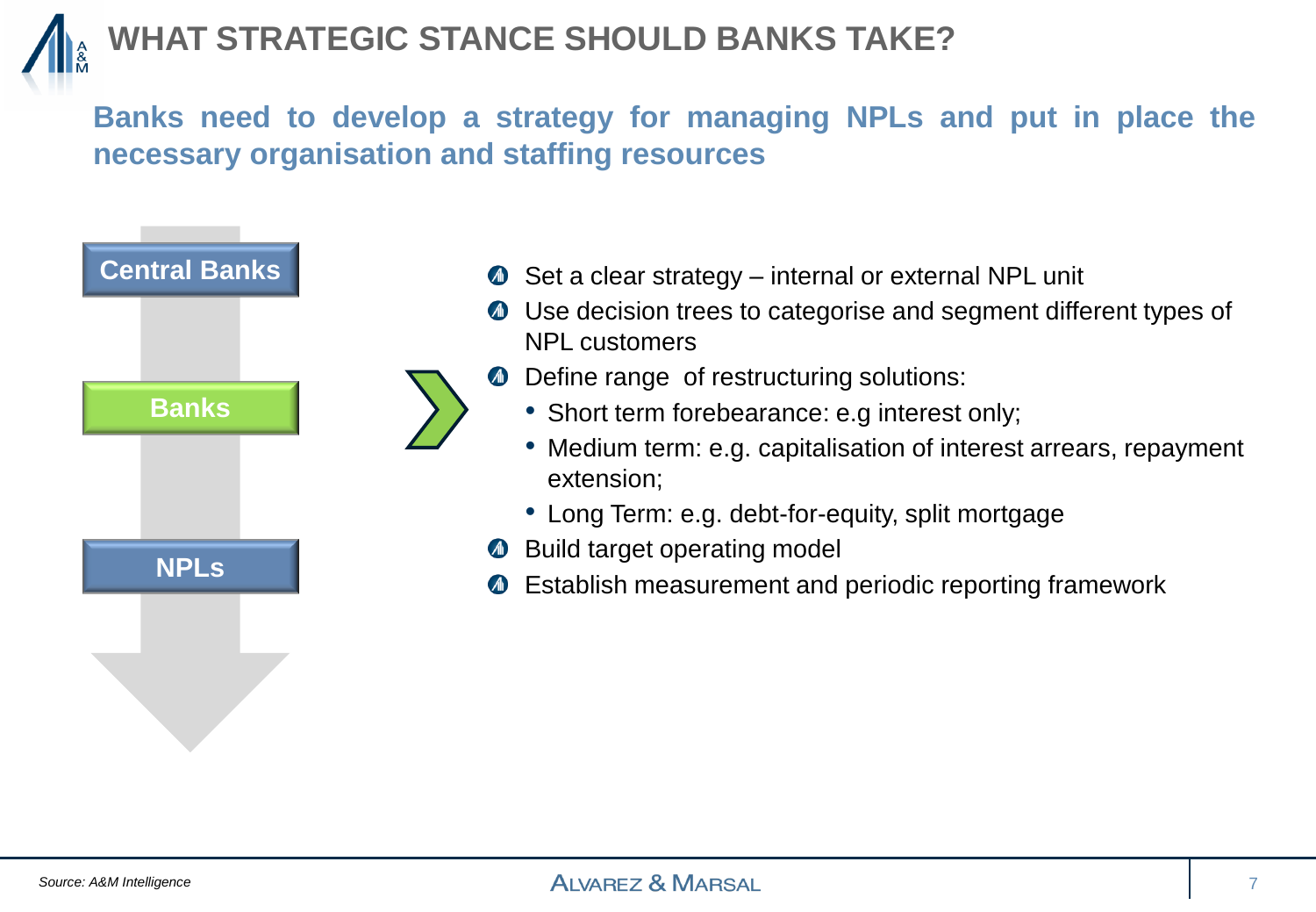## **RESTRUCTURING NPLs DEPENDS ON SEVERAL KEY FACTORS**

**While each individual restructuring is unique, analyzing the situation and reducing it to standard "units" facilitates identification and implementation of an optimal solution**

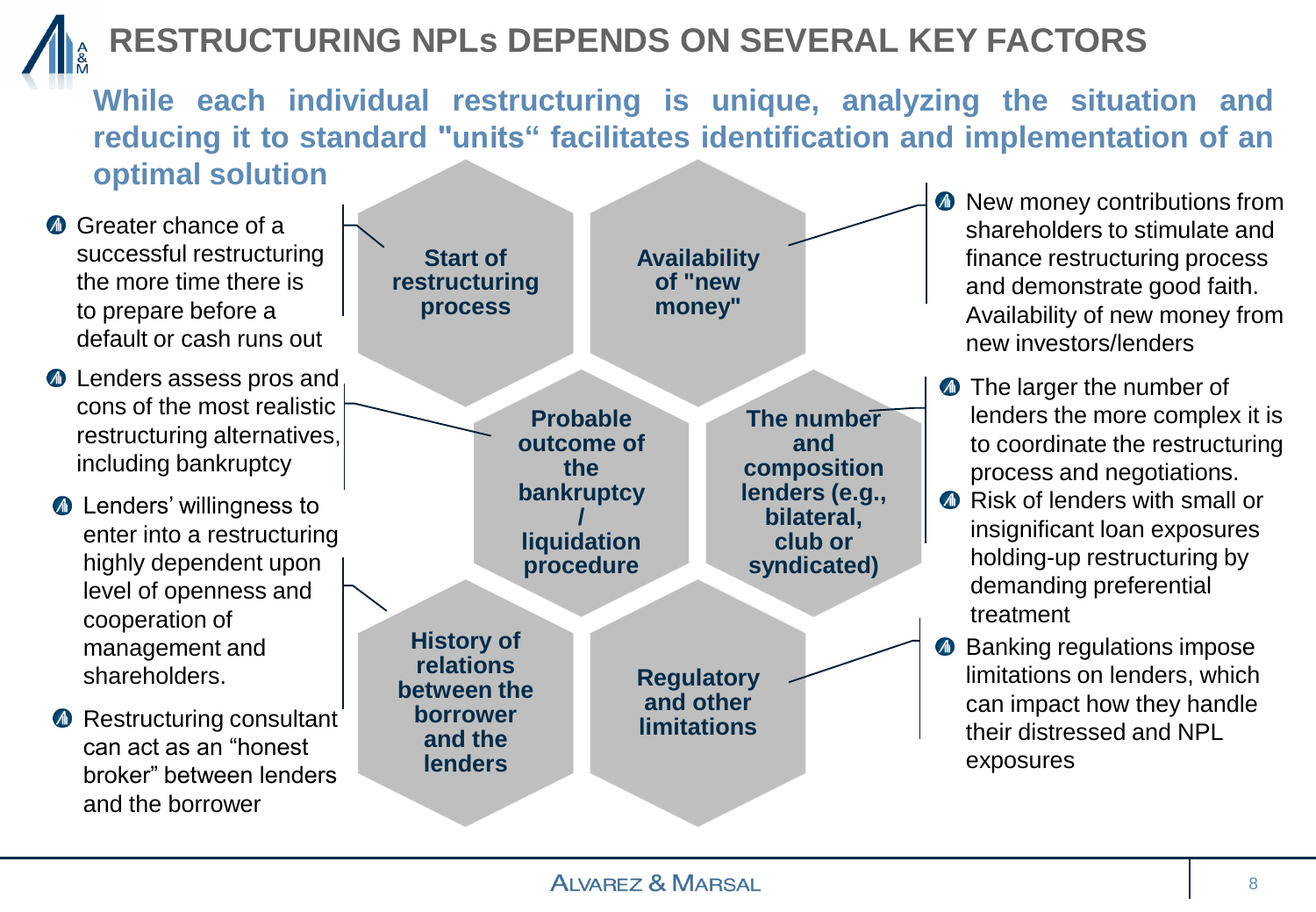## **START OF RESTRUCTURING: WHEN AND HOW?**

deadlines for regular financial reporting by

borrower to lenders should

be a key term of a loan

agreement

#### **Sooner the better - provides more time to assess alternatives before cash runs out**



**How to notify the lenders?**

usually results in borrower losing control of the situation and creditability with lenders

transparency on their

financial situation and work cooperatively with lenders to find an optimal solution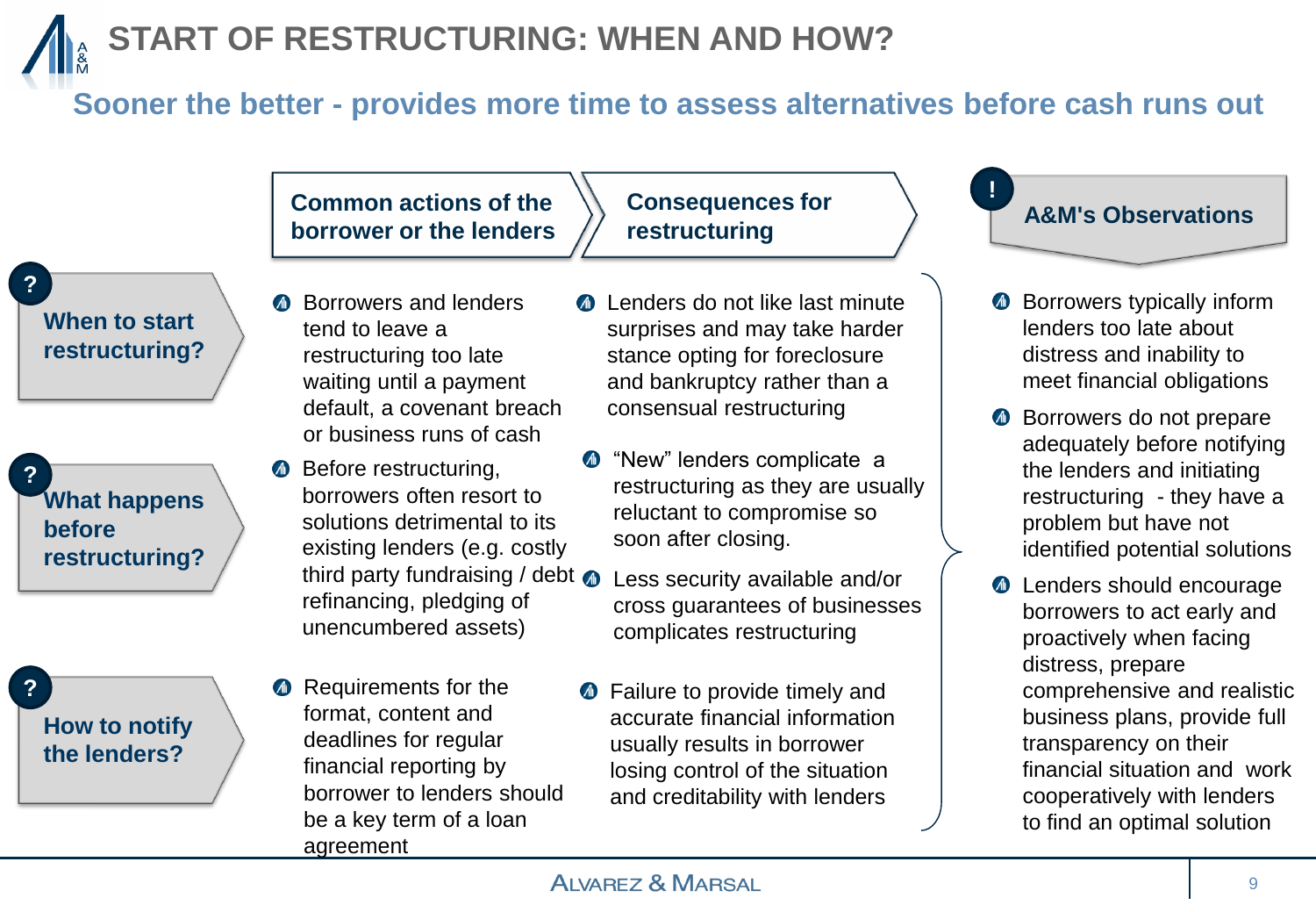

### **HOW TO DEAL WITH THE DISTRUST OF THE LENDERS?**

**A&M recommends distressed borrowers engage professional restructuring consultants to help overcome the lenders' loss of confidence in management and shareholders caused by the borrower's financial difficulties**

#### **?**

#### **Typical problems of the lender**

**Are borrower's plans realistic & achievable?**

**What is the borrower's consolidated performance?**

**What is current liquidity & solvency of borrower?**

**Is the quality of information adequate?**

**How to coordinate the process with other lenders?**

- **O** Often banks lack independent third party expertise to assess the achievability of new borrower's plans, particularly if previous plans failed
- $\sqrt{1}$ Many banks are only lending to one legal entity within in a larger group or conglomerate and have no visibility or control on the overall group situation
- $\sqrt{4}$ In good times management at best focusses on operating profit or EBITDA. It becomes critical in a crisis to manage to cash flow targets
- **O** Borrowers often fail to explain their plan to the lenders in a comprehensive way, slowing down the process and requiring lenders to make less positive assumptions
- **1** If many lenders participate in the restructuring, it may be complex to coordinate their actions and align their interests

#### **Comment Possible role of the consultant**

- The restructuring consultant can participate in the development of the borrower's business plan or provide expertise in challenging the proposal and assessing its viability
- **A** Restructuring requires understanding and assessing the entire business of the Group, based on industry insights. Lenders will expect to see a consolidated model which can be stressed for different forecasts
- The consultant usually develops rolling the 13- week' cash flow forecast which allows lenders to monitor the borrower's liquidity on a real time basis
- The consultant can prepare a proper information package for the lenders, which will greatly facilitate the discussion of the business plan and the restructuring plan
- The consultant can have a central coordinator  $\sqrt{d}$ role, setting agendas, arranging and guiding meetings, centralising information, notifying of the process and next steps, etc.